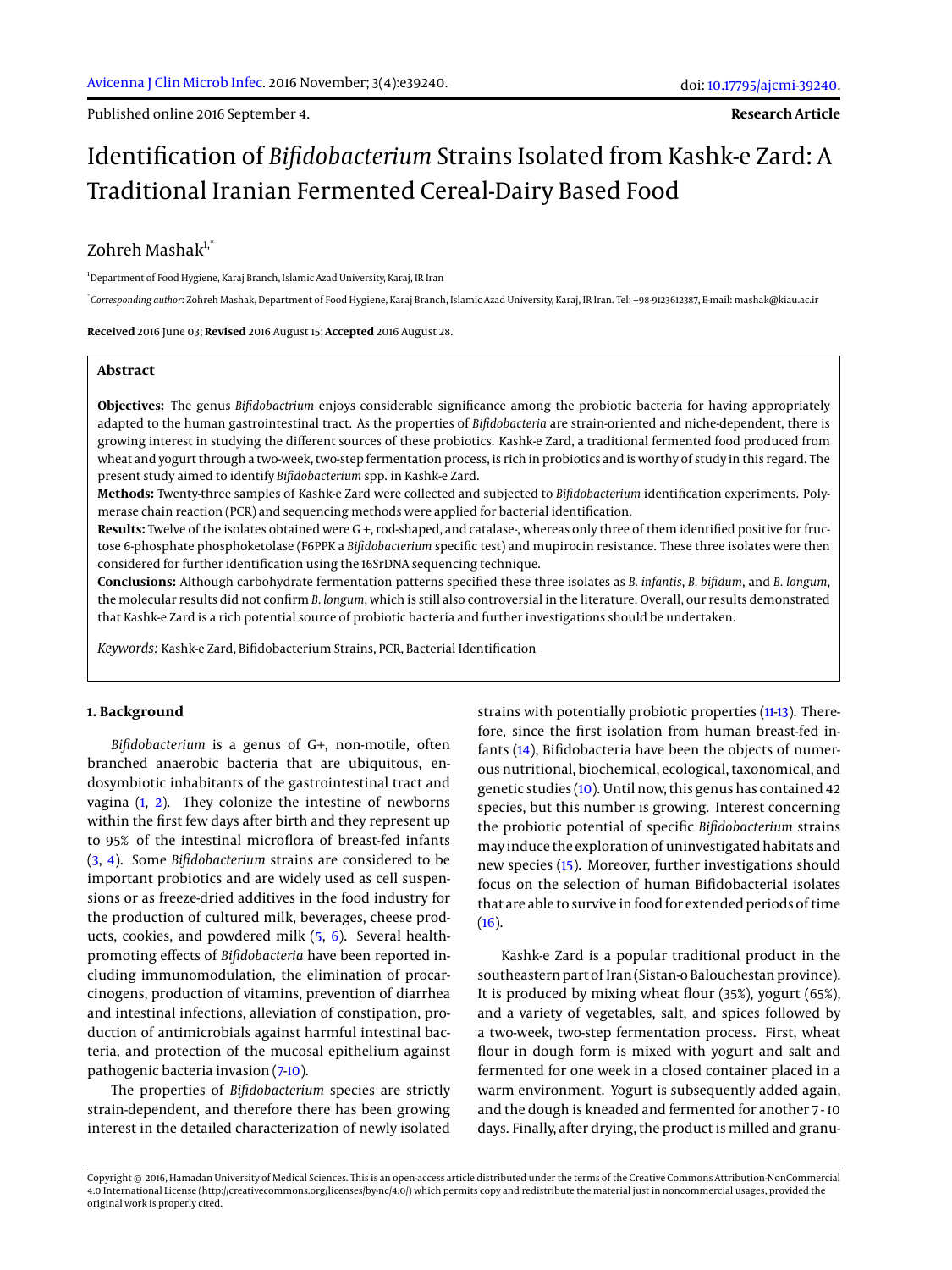lated to an average granule size of 1 - 3 mm [\(17\)](#page-4-13).

#### **2. Objectives**

In this study, the isolation and identification of possible *Bifidobacterium* strains from Kashk-e Zard was considered using biochemical and molecular techniques.

#### **3. Methods**

## *3.1. Sampling, Cultivation, and Identification*

Twenty-three samples of Kashk-e Zard were collected from different regions of the Sistan-o Balouchestan province of Iran and were transferred to the laboratory in aseptic containers. Ten grams of each sample were homogenized with 90 mL of peptone water in sterile bags using a Stomacher® food blender and then serially diluted ten-fold to obtain 10 - 7 dilutions. The dilutions were surface-plate cultured on de Man Rogosa and Sharpe (MRS) agar (Merck, Germany) and incubated at 37°C for 72 hours in an atmosphere of  $5 - 10\%$  CO<sub>2</sub>. After incubation, colony forming units (CFU) were quantified using a colony counter, and representative morphological types were isolated. Selected colonies were then cultured on MRS agar in order to obtain pure cultures. After initial identification, further diagnostic and evaluation tests including gram-staining for microscopic and morphologic inspection, catalase activity, oxidase test, motility test in sulphide indole motility (SIM) medium (Merck, Germany), indole production from tryptophan, and carbohydrate fermentation patterns in triple sugar iron (TSI) medium were performed to confirm the presence of the genus Bifidobacterium in the samples. Fructose 6-phosphate phosphoketolase (F6PPK), mupirocin tolerance, and skimmed milk coagulation tests were also implemented in order to obtain further confirmation. Identification of the isolates at the species level was conducted through biochemical testing. Carbohydrate fermentation profiles including amygdalin, L-arabinose, cellobiose, esculin, fructose, galactose, glucose, gluconate, lactose, maltose, mannitol, mannose, melesitose, melibiose, raffinose, rhamnose, D-ribose, salicin, sorbitol, sucrose, trehalose, xylose, starch, and inulin, were compared against a standard table. The isolates identified based on carbohydrate fermentation patterns were subjected to molecular methods in order to obtain more precise identifications.

#### *3.2. DNA Extraction*

DNA was extracted according to the protocol reported by Marmur (1961) [\(18\)](#page-4-14) and modified by Kurzak et al. (1998) [\(19\)](#page-4-15), and then suspended in 50  $\mu$ L of TE buffer (10 mM Tris-HCl (Merck, Germany) and 1 Mm EDTA (Merck, Germany), pH 8). Five microliters of this template DNA were added directly to the PCR tube. The amount of DNA obtained quantified a UV spectrum (260 nm) and its integrity was visualized using agarose gel electrophoresis at 1% w/v, by staining with ethidium bromide and subsequent visualization under UV light.

## *3.3. 16S rDNA Amplification*

From 16S rRNA, a gene A fragment of 1kb was amplified using the primers 7-f (5'-AGAGTTTGATCCTGGCTCAG-3') and 261-r (5'-AGGAGGTGATCCAGCCGCA-3'). Each PCR tube (50  $\mu$ L) contained a reaction mixture of 36  $\mu$ L of sterile water, 5  $\mu$ L of 10 × PCR buffer, 1.5  $\mu$ L of MgCl<sub>2</sub> (10 mM), 1  $\mu$ L of dNTP, 2  $\mu$ L of each primer, 0.2  $\mu$ L of Taq polymerase, and 3  $\mu$ L of template DNA. The of carried as program was: 94°C for 5 minutes; 30 cycles of 94°C for 1 minutes, 55°C for 1 minute and 72°C for 1 minute; and a final extension step at 72°C for 7 minute, respectively. After cycling, the PCR products were visualized using electrophoresis on a 1% w/v agarose gel (1 hour 100 V), by staining with ethidium bromide (0.5  $\mu$ g/mL), visualizing under UV light, and then comparing them to a standard sample.

#### *3.4. DNA Sequencing*

The PCR products of the representative isolates were purified and the amplified 16S rRNA gene was sequenced. The results were compared with the sequences deposited in the Gen Bank database using the basic local alignment search tool (BLAST) algorithm (http://www.ncbi.nlm.nih.gov/BLAST/). The obtained sequences were deposited in the Gen Bank database using the web-based data submission tool, Bank It (http://www.ncbi.nlm.nih.gov/BankIt). Finally, a phylogenic tree for the isolated Lactobacillus strains was depicted using the MEGA5 version 3.1 program (cut off  $=$ 50, bootstrap = 1000).

#### **4. Results**

The colony counts for the assumed *Bifidobacterium* isolates in this study ranged from 2.37 to 7.17 log CFU/mL. The lower limit recommended by the international dairy federation (IDF) for bifidobacterial counts in dairy products is 106 CFU per milliliter. Fifty-four of the isolates that appeared as white and round or spindly colonies on mMRS agar were considered to be *Bifidobacterium*. Among these isolates, only 12 were identified as G+, rod-shaped, and catalase-. For further confirmation at the genus level, the suspected isolates were tested by cultivation on TSI and SIM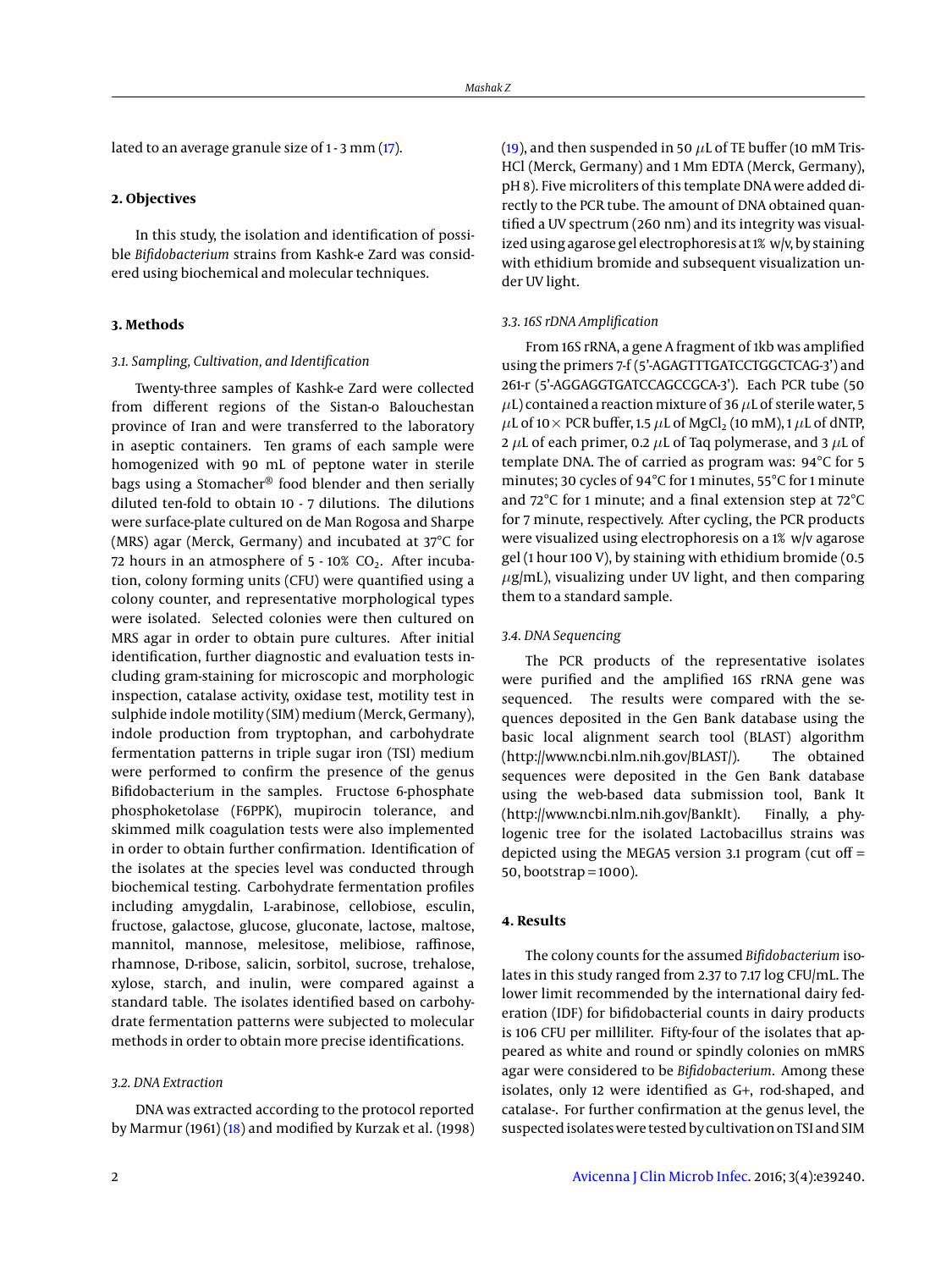<span id="page-2-0"></span>

M, Ladder; 4, 6, and 7, positive samples; 1, 8, 10, 12, 13, 15, 16, 20, and 23,negative samples; C+, Positive control; and C-, Negative control.

media, F6PPK, mupirocin susceptibility, and milk coagula-tion tests [\(Table 1\)](#page-3-0). Mupirocin susceptibility tests were then performed to differentiate *Bifidobacteria* from *lactobacilli* because the cultural and biochemical properties of both genera overlap. *Bifidobacteria* are resistant to mupirocin, whereas lactobacilli are susceptible to it. Phosphokctolase assays using F6PPK were performed on all of the isolates that were considered to belong to the genus *Bifidobacterium* this test is considered a unique and specific nonmolecular test for *Bifidobacteria* and is commonly used for their definitive identification. Of the 12 isolates, only isolates 4, 6, and 7 were both mupirocin resistant and F6PP<sup>+</sup>.

Isolates 4, 6, and 7, which passed all the previous tests successfully, were then subjected to specific biochemical and genetic tests in order to precisely determine their species [\(Tables 2](#page-3-1) and [3\)](#page-3-2). According to the fermentation patterns, isolates 4, 6, and 7 were respectively identified as *B. infantis*, *B. bifidum*, and *B. longum* [\(Table 2\)](#page-3-1). The amplified DNA fragments for isolates 4 (966 bp), 6 (1057 bp), and 7 (1032 bp) were sequenced and compared to sequences deposited in the NCBI database using the BLAST algorithm [\(Figure 1,](#page-2-0) [Table 3\)](#page-3-2). The biochemical results were confirmed usingmolecular techniques; however, isolate 7 was not recognized at the species level [\(Table 3\)](#page-3-2).

# **5. Discussion**

In the present study, Kashk-e Zard samples were evaluated for the presence of strains of *Bifidobacterium*. As previously mentioned, the IDF's recommended lower limit for Bifidobacterial counts in dairy products is 106 CFU per milliliter. In Japan, this recommendation is 107 viable probiotic cells per gram or milliliter [\(20\)](#page-4-16). Generally, *Bifidobacteria* exhibit poor viability in fermented dairy products and

various studies have indicated that not all probiotic products contain the recommended levels of viable microorganisms [\(21,](#page-4-17) [22\)](#page-4-18). It is also important that high counts of *Bifidobacteria* are necessary to provide beneficial effects on human health. However, *Bifidobacterium* spp. are susceptible to acids and oxygen, so *Bifidobacteria* counts in supplemented yogurts may easily decrease during storage [\(23\)](#page-4-19). Nonetheless, as acceptable *Bifidobacteria* counts were observed in all the samples in this study, Kashk-e Zard seems to be a promising source of probiotic bacteria.

Differences in the nucleotide sequences of the 16S rRNA gene are commonly used for the development of genus, species, and subspecies-specific PCR primers for Bifidobacterial identification [\(24](#page-4-20)[-27\)](#page-4-21).

Knowing that the tested strains belong to the same species, they should possess more than 97% 16S rRNA gene sequence identity [\(28\)](#page-4-22). The analyses of the 16S rRNA sequences of *B. longum*, *B. infantis*, and *B. Bifidum* isolated from Kashk-e Zard did not allow the clear separation of taxonomic entities at the species level for isolate 7. The taxonomical position of these aforementioned subspecies has been controversial for quite some time, and differentiation between *B. longum* ssp. longum and *B. longum* subsp. infantis is still complex due to more than 97% 16S rRNA gene sequence similarity [\(29\)](#page-4-23). Sakata et al. (2002) [\(30\)](#page-4-24) concluded that *B. infantis* and *B. suis* should be unified as *B. longum* and the latter species divided into three biotypes, the infantis type, the longum type, and the suis type. Compiling all published information, Mattarelli et al. (2008) [\(31\)](#page-4-25) proposed the descriptions of B*. longum* subsp. longum, *B. longum* subsp. infantis, and *B. longum* subsp. suis.

Four *Bifidobacterium* species have been generally reported in the literature for their use as probiotic cultures in dairy products *B. longum*, *B. infantis*, *B. breve*, and *B. bifidum* playing important roles in the gut [\(7,](#page-4-6) [32,](#page-4-26) [33\)](#page-4-27). The most common *Bifidobacterium* species found in the intestines of human neonates and breast-fed infants are *B. breve*, *B. infantis*, and*B. bifidum*[\(15,](#page-4-11) [24\)](#page-4-20), while those in the intestines of adults are *B. adolescentis* and *B. longum* [\(23,](#page-4-19) [24,](#page-4-20) [34\)](#page-4-28).

The isolation of *Bifidobacterium* from Kashk-e Zard demonstrated that this traditional product is a promising source of these probiotic strains. In particular, the high degree of *Bifidobacterium*'s viability over a relatively long period may attract researchers' attention for further studies on Kashk-e Zard. In the future, investigating indigenous strains may lead to the introduction of regional starters that aremore compatible with the gastrointestinal microflora of the local population. However, there is a long way to go from the perspective of probiotic approval and commercialization.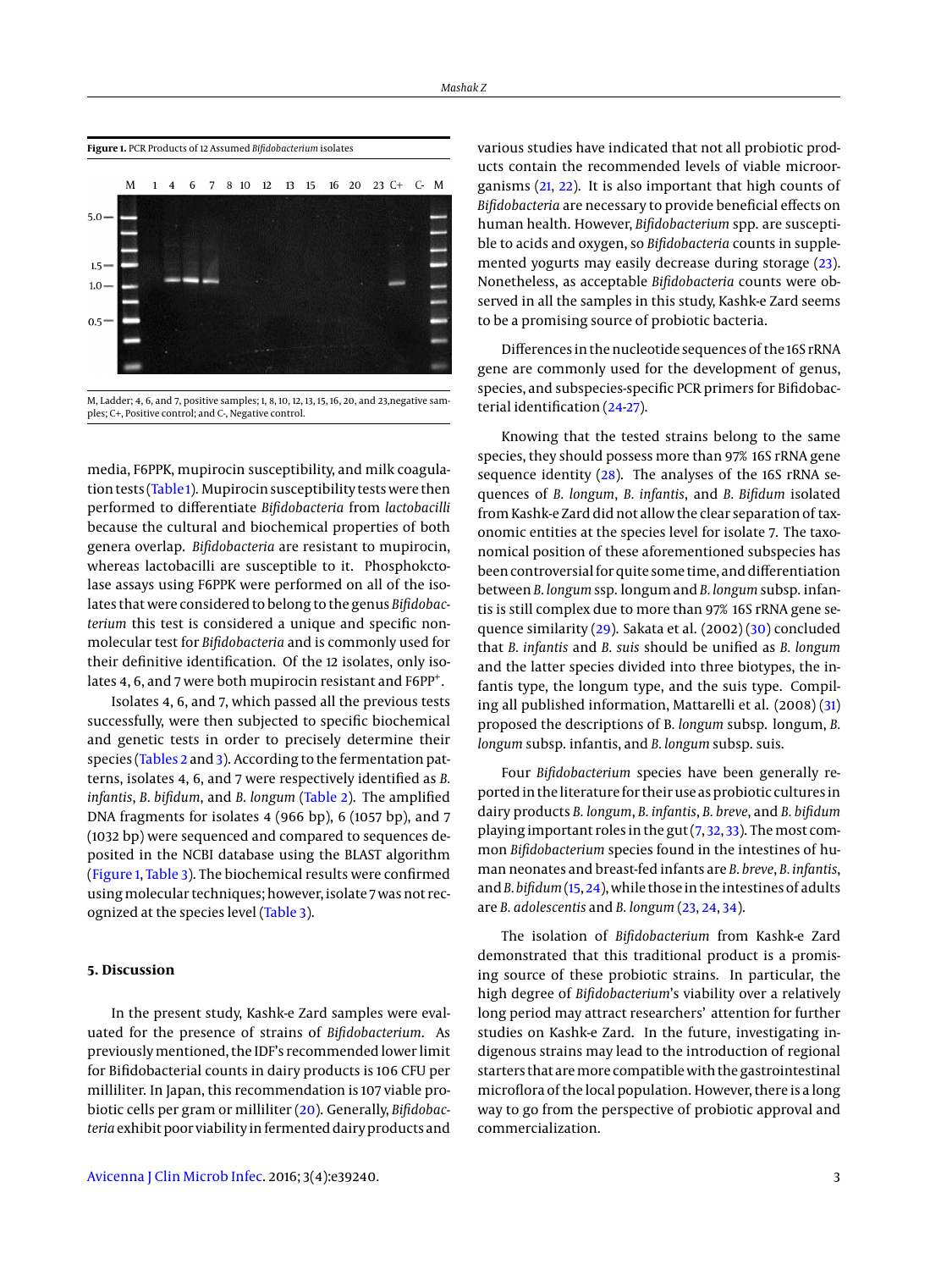| Sample No | <b>Gram Staining</b> | Oxidase                  | Catalase                 | Coagulation | <b>H<sub>2</sub>S</b> Production | <b>F6PPK</b>             | <b>Mupirocin Susceptibility</b> |
|-----------|----------------------|--------------------------|--------------------------|-------------|----------------------------------|--------------------------|---------------------------------|
|           | $\ddot{}$            | $\sim$                   | $\sim$                   | $\ddot{}$   | ٠                                | $\sim$                   | ۰.                              |
| 4         | $+$                  | $\overline{\phantom{a}}$ | $\sim$                   | $+$         | $^{+}$                           | $^{+}$                   | $^{+}$                          |
| 6         | $\ddot{}$            | $\sim$                   | $\sim$                   | $+$         | $+$                              | $+$                      | $\ddot{}$                       |
|           | $^{+}$               | $\overline{\phantom{a}}$ | $\overline{\phantom{a}}$ | $+$         | $^{+}$                           | $^{+}$                   | $+$                             |
| 8         | $\ddot{}$            | $\sim$                   | $\sim$                   | $+$         | $\overline{a}$                   | $\sim$                   | $\sim$                          |
| 10        | $^{+}$               | $\overline{\phantom{a}}$ | $\sim$                   | $\sim$      | $\overline{\phantom{a}}$         | $\sim$                   | $\sim$                          |
| 12        | $\ddot{}$            |                          | $\overline{\phantom{a}}$ | $\sim$      |                                  |                          |                                 |
| 13        | $+$                  | $\overline{\phantom{a}}$ | $\sim$                   | $\sim$      | $\sim$                           | $\sim$                   | $\sim$                          |
| 15        | $\ddot{}$            |                          |                          | $\ddot{}$   |                                  |                          |                                 |
| 16        | $+$                  | $\overline{\phantom{a}}$ | $\sim$                   | $+$         | $\overline{\phantom{a}}$         | $\overline{\phantom{a}}$ | $\sim$                          |
| 20        | $+$                  | $\sim$                   | $\sim$                   | $\sim$      | $\sim$                           | $\sim$                   | ۰.                              |
| 23        | $^{+}$               | $\sim$                   | $\sim$                   | $\sim$      | $\sim$                           | $\overline{a}$           | $\sim$                          |

<span id="page-3-0"></span>**Table 1.** Identification Test Results for the 12 Assumed *Bifidobacterium* Isolates

<span id="page-3-1"></span>**Table 2.** Carbohydrate Assimilation Patterns of the Confirmed Isolates

| Sample No.          | $\overline{\mathbf{4}}$  | 6                        | $\overline{7}$           |  |
|---------------------|--------------------------|--------------------------|--------------------------|--|
|                     |                          |                          |                          |  |
| Culture temperature | $37^{\circ}$ C           | $37^{\circ}$ C           | $37^{\circ}$ C           |  |
| $\mathbf{0}_2$      | Anaerobic                | Anaerobic                | Anaerobic                |  |
| L-arabinose         | ٠                        | $\blacksquare$           | $^{+}$                   |  |
| Cellobiose          | $\overline{\phantom{a}}$ | $\overline{\phantom{a}}$ | $\overline{\phantom{a}}$ |  |
| Fructose            | $+$                      | $^{+}$                   | $^{+}$                   |  |
| Galactose           | $^+$                     | $^{+}$                   | $\qquad \qquad +$        |  |
| Glucose             |                          |                          |                          |  |
| Gluconate           | $\overline{\phantom{a}}$ | $\overline{\phantom{a}}$ | $\overline{\phantom{a}}$ |  |
| Lactose             | $+$                      | $+$                      | $^{+}$                   |  |
| Maltose             | $\! + \!\!\!\!$          | ٠                        | $\qquad \qquad +$        |  |
| Mannitol            | $\overline{\phantom{a}}$ | ٠                        | $\sim$                   |  |
| Mannose             | $\mathbf D$              | ٠                        | $\mathbf D$              |  |
| Melesitose          | ٠                        | ٠                        | $^{+}$                   |  |
| Melibiose           | $^+$                     | D                        | $+$                      |  |
| Raffinose           | $\ddot{}$                | ٠                        | $^{+}$                   |  |
| Rhamnose            |                          |                          |                          |  |
| D-ribose            | $\ddot{}$                | $\sim$                   | $^{+}$                   |  |
| Salicin             | $\overline{\phantom{a}}$ | $\overline{\phantom{a}}$ | $\overline{\phantom{a}}$ |  |
| Sorbitol            | $\overline{\phantom{a}}$ | ٠                        | $\sim$                   |  |
| Sucrose             | $\ddot{}$                | D                        | $^+$                     |  |
| <b>Trehalose</b>    | ÷.                       | ٠                        | $\mathbf{r}$             |  |
| <b>Xylose</b>       | $\mathbf D$              | ٠                        | $\mathbf D$              |  |
| <b>Starch</b>       | $\overline{\phantom{a}}$ | ٠                        | ٠                        |  |
| Inulin              | $\mathbb D$              | $\overline{\phantom{a}}$ | $\overline{\phantom{a}}$ |  |
| <b>Species</b>      | <b>B.</b> infantis       | B. bifidum               | <b>B.</b> longum         |  |

<span id="page-3-2"></span>**Table 3.** Comparison of the Sequenced PCR Products with the Deposited Standards Using the BLAST Algorithm

| Sample No. | <b>Description</b>      | <b>Max Score</b>                                                     | <b>Total Score</b> | <b>Query Coverage</b> | E Value | Max Ident | Links |
|------------|-------------------------|----------------------------------------------------------------------|--------------------|-----------------------|---------|-----------|-------|
| 4          | gi 148361514 EF589113.1 | Bifidobacterium infantis strain IDCC 4201, 16s<br>ribosomal RNA gene | 762                | 762                   | 98%     | 0.0       | 98%   |
| 6          | gi 125584403 EF370998.1 | Bifidobacterium bifidum strain THT 010101, 16s<br>ribosomal RNA gene | 762                | 762                   | 98%     | 0.0       | 98%   |
|            | gi 65307104 AY987032.1  | Uncultured bacterium clone G01116s ribosomal<br>RNA gene             | 762                | 762                   | 98%     | 0.0       | 98%   |